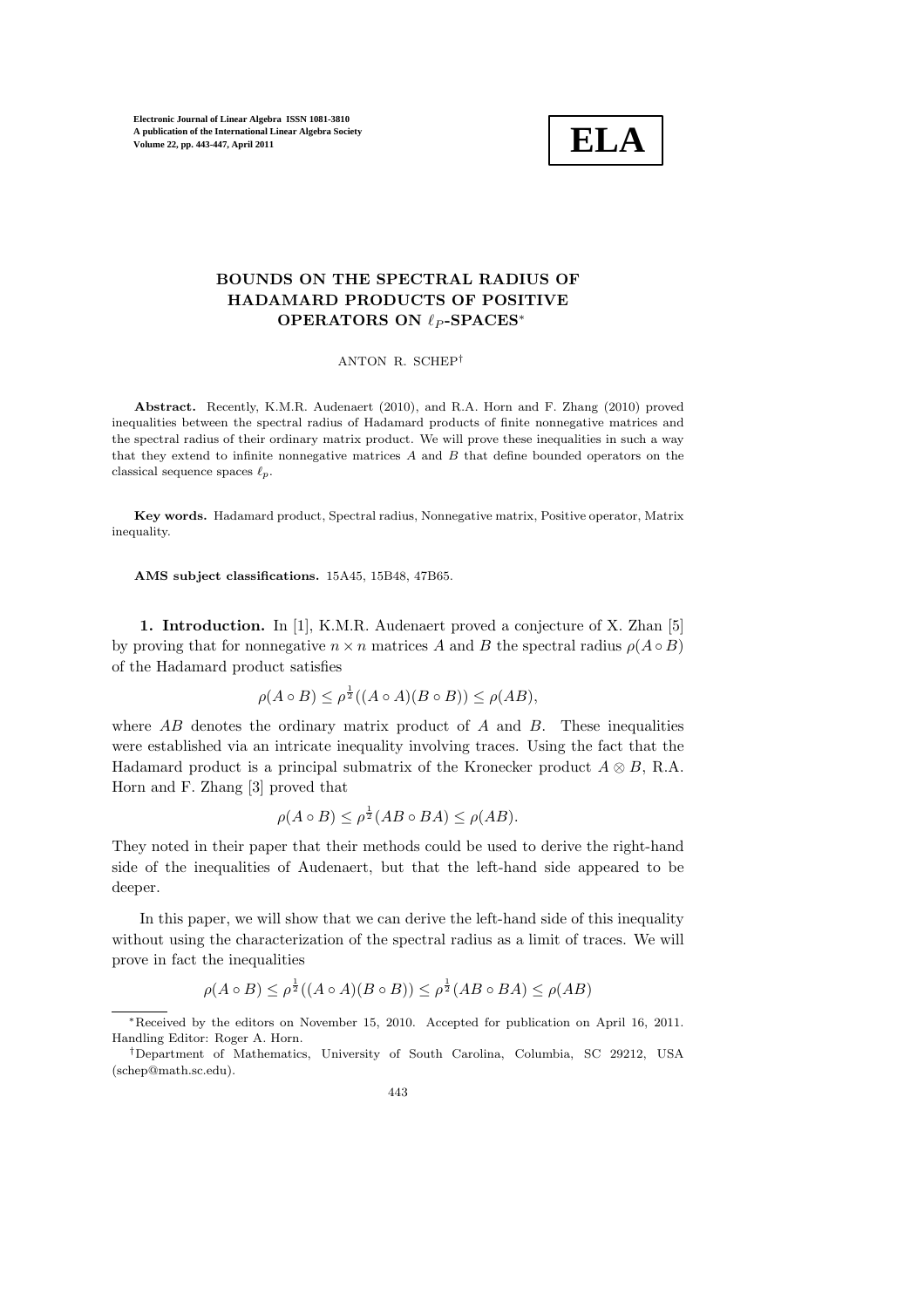

444 A.R. Schep

in such a way that the proofs are valid for positive operators on  $\ell_p$  spaces, where we will assume throughout the paper that  $1 \leq p \leq \infty$ . In this context, the method of Audenaert is not applicable, while the method of Horn and Zhang is not directly applicable, but we do follow many of the ideas of [3]. Our main tool is the formula  $\rho(A) = \lim_{n \to \infty} ||A^n||^{\frac{1}{n}}$ , where  $||A||$  denotes the operator norm of A on  $\ell_p$ , and  $\ell_p$  is equipped with the usual  $\|\cdot\|_p$ -norm.

2. Hadamard product of matrices of operators on  $\ell_p$ . First we recall some terminology and notations. We write  $x \geq 0$  for  $x = (\xi_n) \in \ell_p$ , whenever  $\xi_n \geq 0$  for all  $n \geq 1$ , and we denote by  $\ell_p^+$  the set of all  $x \geq 0$  in  $\ell_p$ . A bounded linear operator  $A: \ell_p \to \ell_p$  is called *positive* (denoted by  $A \geq 0$ ) if  $Ax \geq 0$  for all  $x \in \ell_p^+$ . As we assume  $p < \infty$ , every bounded operator on  $\ell_p$  has a matrix representation with respect to the standard basis, and we will identify the operator with its matrix. In case  $A \geq 0$ , we have  $A = [a_{ij}]$ , where each  $a_{ij} \geq 0$ . We will use frequently that if  $0 \leq A \leq B$  on  $\ell_p^+$  (i.e.,  $A - B \geq 0$ ), then  $||A|| \leq ||B||$ . Given two bounded linear operators  $A = [a_{ij}], B = [b_{ij}]$  on  $\ell_p$ , we define  $A \circ B$  by the matrix  $[a_{ij}b_{ij}]$ .

Our first lemma shows that  $A \circ B$  defines a bounded linear operator on  $\ell_p$ . This result is known in greater generality than stated here, see e.g. [2], but for completeness we include a short proof .

LEMMA 2.1. Let A and B be positive linear operators on  $\ell_p$ . Then  $A \circ B$  is a positive linear operator on  $\ell_p$  and  $||A \circ B|| \leq ||A|| ||B||$ .

*Proof.* By homogeneity it is sufficient to prove that  $||A \circ B|| < 1$ , whenever  $||A|| = ||B|| = 1$ . Assume  $B = [b_{ij}]$ . From  $||B|| = 1$  it follows that  $b_{i,j} \leq 1$  for all  $i, j$ , so that  $0 \leq A \circ B \leq A$ . This implies immediately that  $A \circ B$  is a positive operator from  $\ell_p$  to  $\ell_p$  and  $||A \circ B|| \leq 1$ .  $\Box$ 

We denote by  $A^{(\frac{1}{2})}$  the pointwise ("Hadamard") square root of the operator A. The following lemma is a special case of the Krivine calculus in Banach lattices; see Proposition 1.d.2 of [4].

LEMMA 2.2. Let A and B be positive operators on  $\ell_p$ . Then  $A^{(\frac{1}{2})} \circ B^{(\frac{1}{2})}$  is a positive operator on  $\ell_p$  and  $||A^{(\frac{1}{2})} \circ B^{(\frac{1}{2})}|| \leq ||A||^{\frac{1}{2}}||B||^{\frac{1}{2}}$ .

*Proof.* We use the identity  $(ab)^{\frac{1}{2}} = \min\{\frac{t^2}{2}\}$  $\frac{t^2}{2}a + \frac{1}{2t^2}b; t > 0$ } to get

$$
A^{(\frac{1}{2})} \circ B^{(\frac{1}{2})} \le \frac{t^2}{2}A + \frac{1}{2t^2}B
$$
 for all  $t > 0$ .

This implies that  $A^{(\frac{1}{2})} \circ B^{(\frac{1}{2})}$  is a positive operator on  $\ell_p$ , and

$$
||A^{(\frac{1}{2})} \circ B^{(\frac{1}{2})}|| \le \frac{t^2}{2} ||A|| + \frac{1}{2t^2} ||B||
$$
 for all  $t > 0$ .

By taking the minimum over t, we get the desired inequality.  $\square$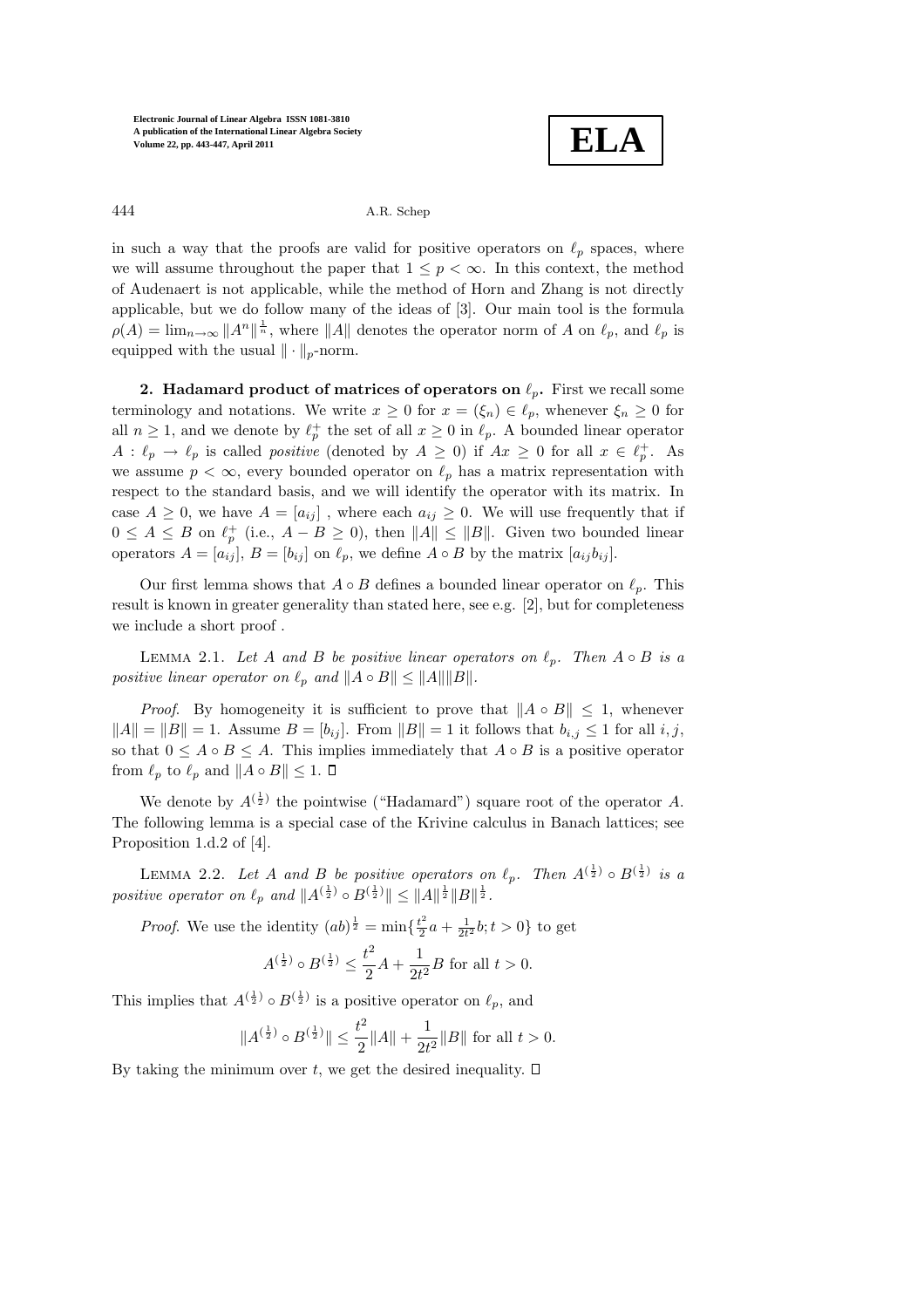

Inequalities for Spectral Radii of Hadamard Products 445

A more general version of the following proposition for integral operators appears in [2]. As it is an essential step of the main result, we include a simple proof.

PROPOSITION 2.3. Let A, B, C and D be positive operators on  $\ell_p$ . Then we have  $(A \circ B)(C \circ D) \le ((A \circ A)(C \circ C))^{(\frac{1}{2})} \circ ((B \circ B)(D \circ D))^{(\frac{1}{2})}.$ 

*Proof.* Let  $[a_{i,j}], [b_{i,j}], [c_{i,j}],$  and  $[d_{i,j}]$  denote the matrices of the operators A, B, C, and D respectively. Then the matrix of the operator product  $(A \circ B)(C \circ D)$  is given by  $[\sum_{l=1}^{\infty} a_{il}b_{il}c_{lj}d_{lj}]$ . From the Cauchy-Schwarz inequality we get

$$
\sum_{l=1}^{\infty} a_{il} b_{il} c_{lj} d_{lj} \leq \left( \sum_{l=1}^{\infty} a_{il}^2 c_{lj}^2 \right)^{\frac{1}{2}} \left( \sum_{l=1}^{\infty} b_{il}^2 d_{lj}^2 \right)^{\frac{1}{2}},
$$

which is the entrywise statement of the assertion.  $\square$ 

COROLLARY 2.4. Let A and B be positive operators on  $\ell_p$ . Then we have

(2.1) 
$$
(A \circ B)^2 \le ((A \circ A)(B \circ B))^{(\frac{1}{2})} \circ ((B \circ B)(A \circ A))^{(\frac{1}{2})}
$$

and

(2.2) 
$$
(A^{(\frac{1}{2})} \circ B^{(\frac{1}{2})})^2 \leq (A^2)^{(\frac{1}{2})} \circ (B^2)^{(\frac{1}{2})}.
$$

*Proof.* For the first inequality, we take  $D = A$  and  $C = B$  in Proposition 2.3. For the second inequality, we substitute  $A^{(\frac{1}{2})}$  for both A and C, and  $B^{(\frac{1}{2})}$  for both B and D in Proposition 2.3.  $\Box$ 

One final pointwise inequality we need is the following inequality, which is proved in [3] for finite matrices by means of tensor product arguments.

LEMMA 2.5. Let A and B be positive operators on  $\ell_p$ . Then we have

$$
(A \circ A)(B \circ B) \le AB \circ AB.
$$

*Proof.* Let  $[a_{i,j}]$  and  $[b_{i,j}]$  denote the matrices of A and B, respectively. Then the  $(i, j)$ th entry of  $(A \circ A)(B \circ B)$  is  $\sum_{k=1}^{\infty} a_{ik}^2 b_{kj}^2$ , and

$$
\sum_{k=1}^{\infty} a_{ik}^2 b_{kj}^2 \le (\sum_{k=1}^{\infty} a_{ik} b_{kj})^2,
$$

which proves the inequality.  $\square$ 

THEOREM 2.6. Let A and B be positive operators on  $\ell_p$ . Then we have

$$
\rho(A^{(\frac{1}{2})} \circ B^{(\frac{1}{2})}) \le \rho(A)^{\frac{1}{2}} \rho(B)^{\frac{1}{2}} \text{ and } \rho(A \circ B) \le \rho(A)\rho(B).
$$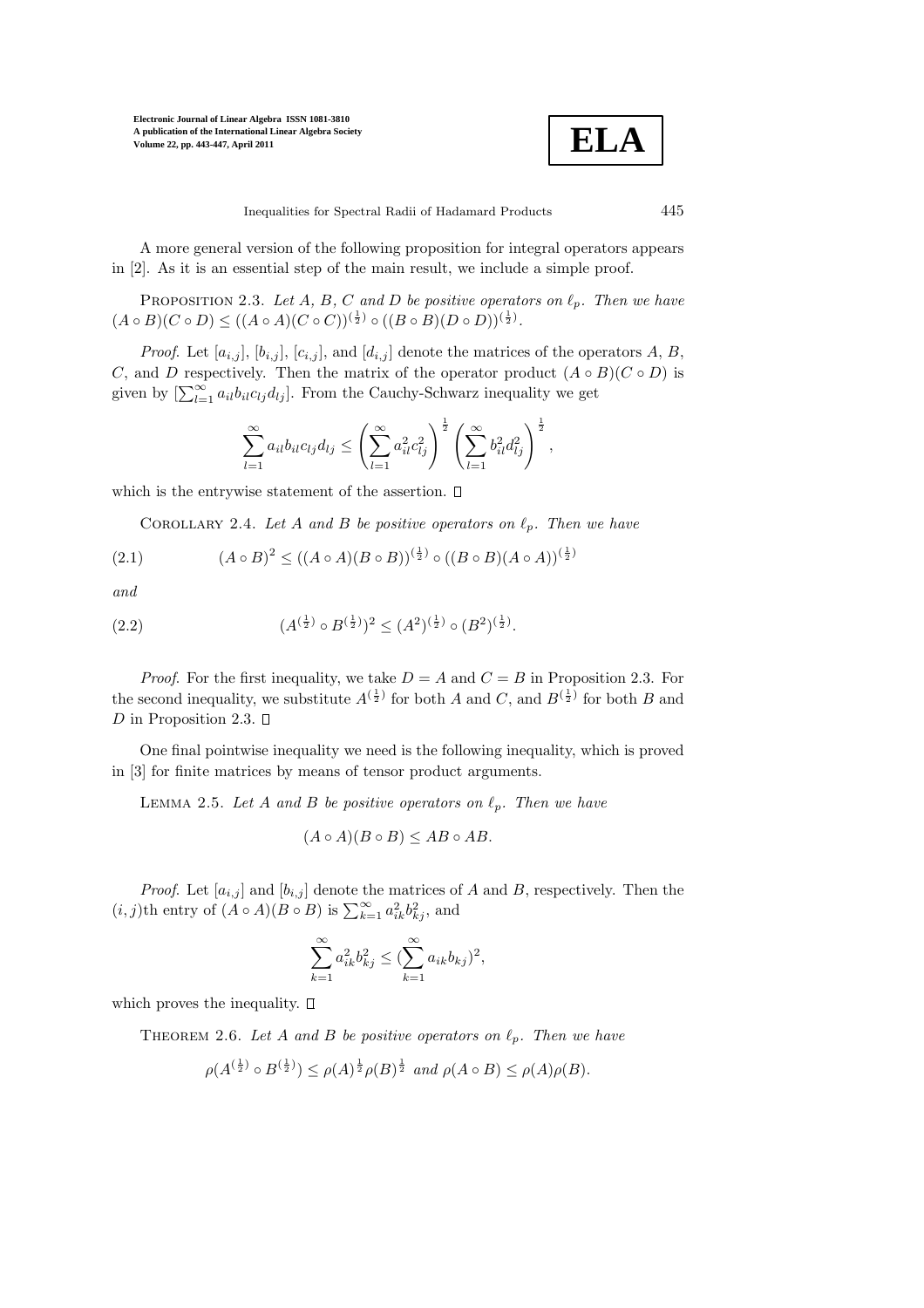

446 A.R. Schep

Proof. The first inequality is a special case of a theorem in [2]. For completeness we include a proof. From equation (2.2) it follows that

$$
\left(A^{(\frac{1}{2})} \circ B^{(\frac{1}{2})}\right)^{2^n} \leq (A^{2^n})^{(\frac{1}{2})} \circ (B^{2^n})^{(\frac{1}{2})}.
$$

Taking norms we get

$$
\|\left(A^{(\frac{1}{2})} \circ B^{(\frac{1}{2})}\right)^{2^n}\| \leq \|A^{2^n}\|^{\frac{1}{2}} \|B^{2^n}\|^{\frac{1}{2}}.
$$

Taking  $2<sup>n</sup>$ th roots on both sides, and then the limit for  $n \to \infty$ , we get

$$
\rho(A^{(\frac{1}{2})} \circ B^{(\frac{1}{2})}) \le \rho(A)^{\frac{1}{2}}\rho(B)^{\frac{1}{2}}.
$$

To get the second inequality, we first prove that  $\rho(A \circ A) \leq \rho(A)^2$ . To this end, take  $A = B$  in the preceding lemma to get  $(A \circ A)^2 \leq A^2 \circ A^2$ . Iterating this we get  $(A \circ A)^{2^n} \leq A^{2^n} \circ A^{2^n}$ . Taking norms and using Lemma 2.1, we get

$$
|| (A \circ A)^{2^n} || \leq ||A^{2^n}||^2,
$$

which implies as before that  $\rho(A \circ A) \leq \rho(A)^2$ . To obtain the second inequality, use the first inequality to get

$$
\rho(A \circ B) \le \rho(A \circ A)^{\frac{1}{2}} \rho(B \circ B)^{\frac{1}{2}},
$$

from which the second inequality follows, since  $\rho(A \circ A) \leq \rho(A)^2$  and  $\rho(B \circ B) \leq$  $\rho(B)^2$ .

We are now in a position to prove the main inequalities.

THEOREM 2.7. Let A and B be positive operators on  $\ell_p$ . Then we have

(2.3) 
$$
\rho(A \circ B) \le \rho^{\frac{1}{2}}((A \circ A)(B \circ B)) \le \rho^{\frac{1}{2}}(AB \circ BA) \le \rho(AB),
$$

and

(2.4) 
$$
\rho(A^{(\frac{1}{2})} \circ B^{(\frac{1}{2})}) \le \rho(AB)^{\frac{1}{2}}.
$$

*Proof.* From  $(2.1)$  we get

$$
(A \circ B)^2 \le ((A \circ A)(B \circ B))^{(\frac{1}{2})} \circ ((B \circ B)(A \circ A))^{(\frac{1}{2})}.
$$

Applying (2.2) to powers on the right hand side, we get

$$
(A \circ B)^{2^n} \le \left(((A \circ A)(B \circ B))^{2^{n-1}}\right)^{(\frac{1}{2})} \circ \left(((B \circ B)(A \circ A))^{2^{n-1}}\right)^{(\frac{1}{2})}.
$$